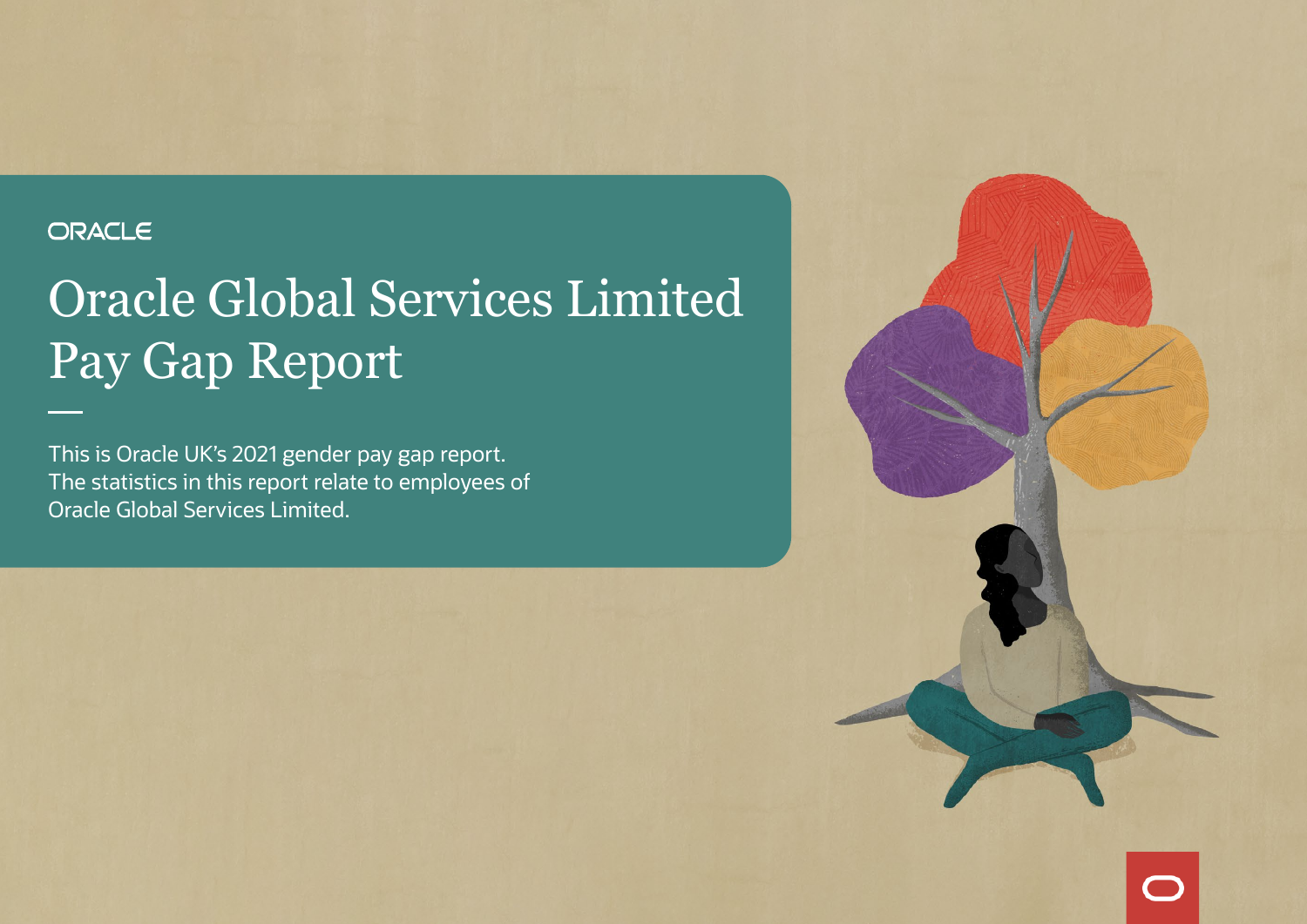## **Reporting Oracle's Gender Pay Gap**

**2021 Figures**



**Pay Quartiles**

ORACLE

Oracle Global Service Limited – Gender Pay Report 2021 2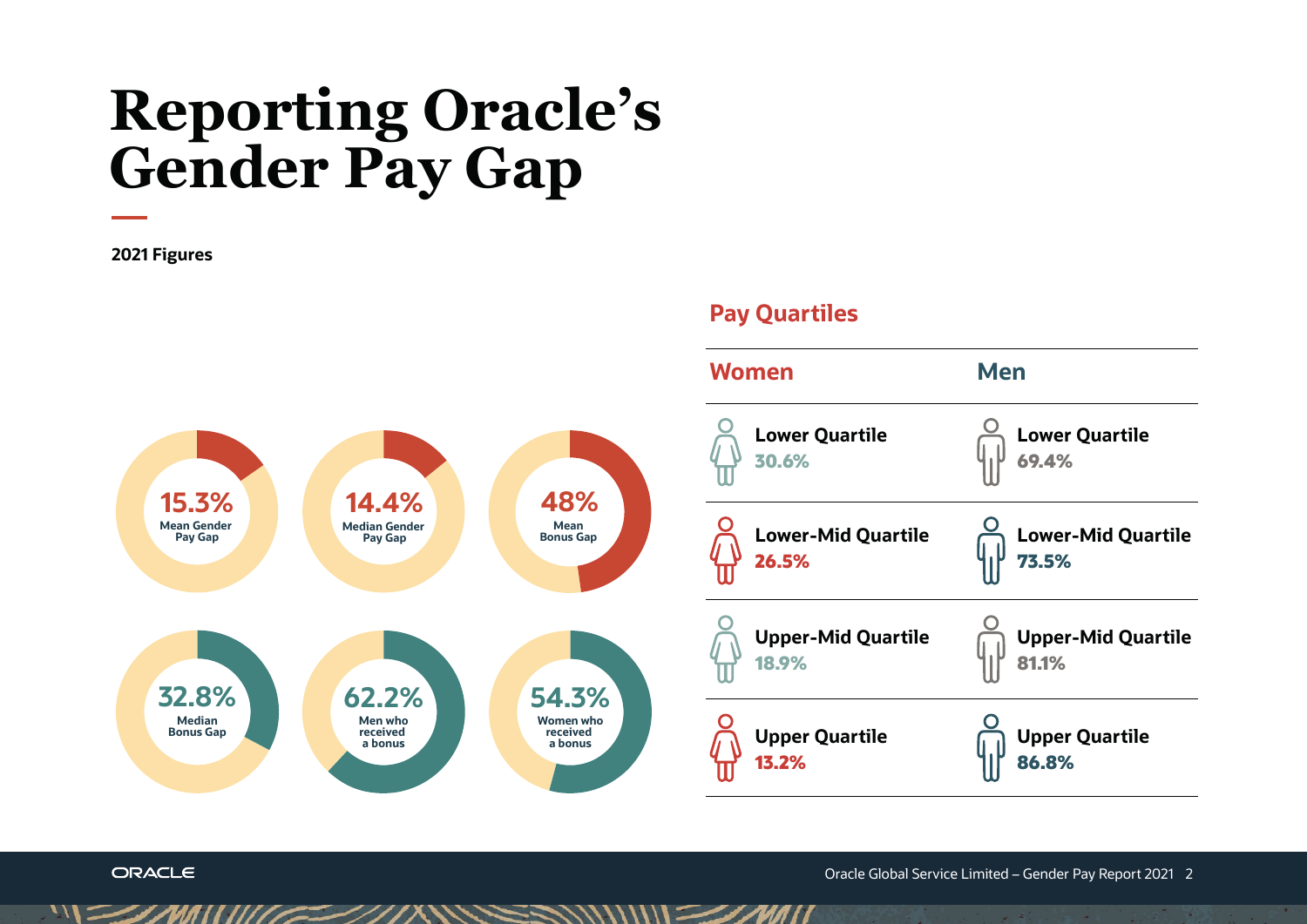# **Understanding Oracle's Gender Pay Gap**

#### **In the technology industry, there is a well-publicised gender imbalance across the employee population.**

Most higher paid jobs are filled by science, technology, engineering and maths (STEM) graduates and Oracle's UK workforce is typical of the historic gender mix of these professional groups. This has led to a larger proportion of men in higher paid jobs, which contributes significantly to the overall pay gap.

Whilst a number of external factors impact Oracle's ability to improve its UK gender pay statistics, the company remains committed to reducing its gender pay gap by keeping diversity and inclusion at its core.

Oracle continues a commitment to attract more women into the business and into higher levels within the organisation while working to ensure that a long-term career at Oracle remains an appealing proposition for women.

#### **To support this aim, Oracle continues to promote the following activities:**

#### **Recruiting & Hiring**

Oracle has policies and practices to raise opportunities through the recruiting and hiring process. This includes training for hiring managers and interview teams and deploying diversity ambassadors in recruiting activities to help reduce unconscious bias and engage with diverse talent considering jobs at Oracle.

Oracle also looks at recruitment attraction strategies to ensure the content on our career channels reaches and attracts women and underrepresented groups – for example, creating gender-neutral language for job descriptions and ads to help eliminate bias, and supporting return to work initiatives. Oracle UK's Return To Work events are a fantastic opportunity to help those wishing to relaunch their career if they have taken a career break for any reason.

#### **Education & Talent Development**

Fostering a professional, ethical, and respectful culture for all employees is a key objective for Oracle. To support this, Oracle has created the Oracle Global Compliance Training Program containing mandatory courses, such as training related to unconscious bias, that illustrate Oracle's core values and expectations.

By embedding inclusion into talent development, Oracle can support leadership development of historically underrepresented talent through specialised learning and development initiatives such as Oracle Women's Leadership program and Women's Leadership summits. Oracle's learning programme empowers leaders to be confident around inclusion, diversity, and equity and to create an inclusive culture.

the second company of the

 $\sim 200$   $\sim 100$ 

 $\overline{\phantom{a}}$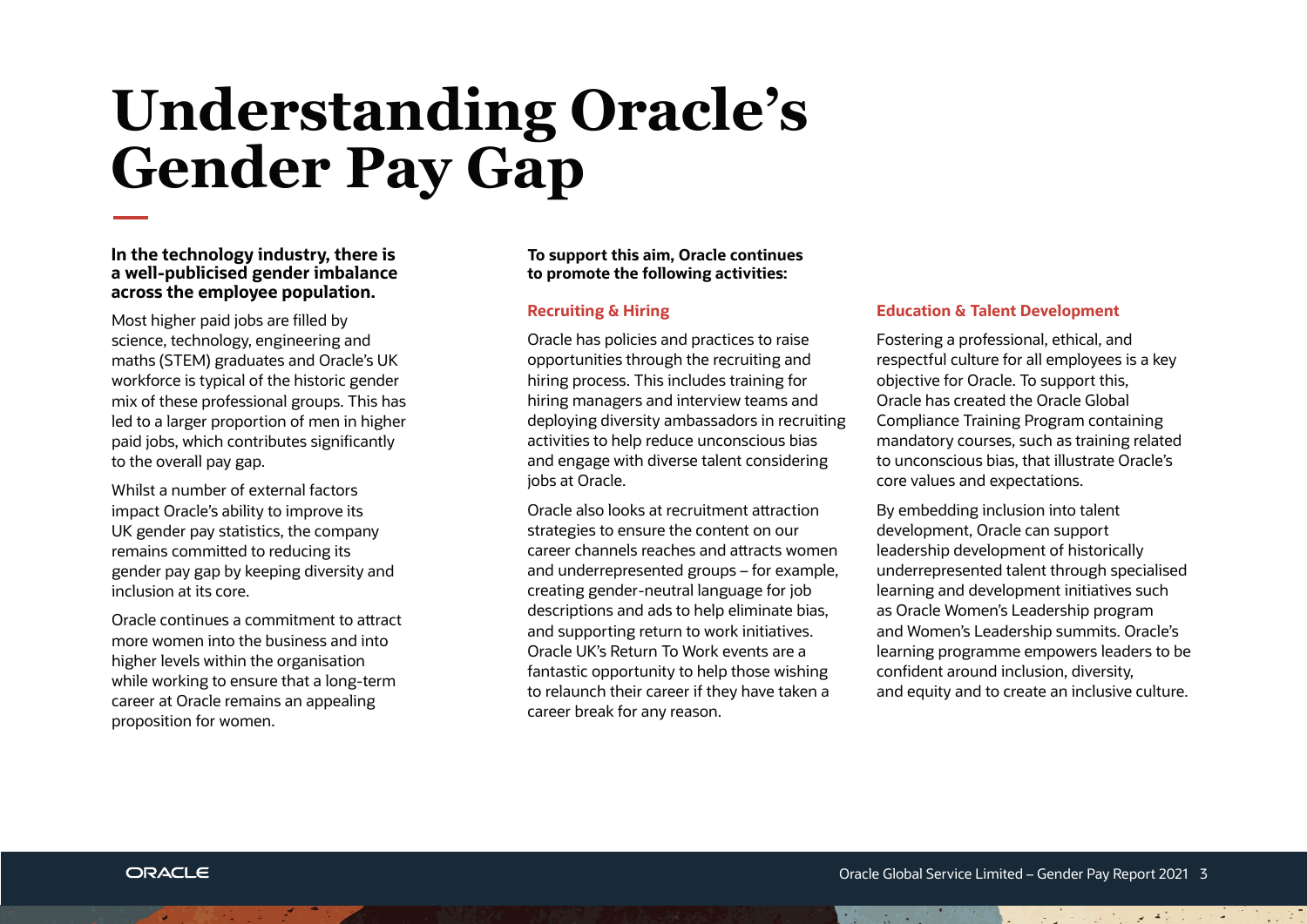#### **Inspiring an inclusive culture through community**

Oracle's employees can connect to global networks and resources that support their personal and professional growth and inspire inclusion for all internal communities, set up to engage employees of historically underrepresented groups and their allies.

The Oracle Women's Leadership programme offers employees the opportunity to enhance skills and develop leadership potential. The objective is to engage and empower current and future generations of Oracle women leaders to foster an inclusive and innovative workforce.

#### **Flexible Benefits & Working**

Oracle recognises the diverse lifestyles of its employees and the different stages they may be at in their personal and professional lives. Having a flexible benefits programme in the UK allows all employees to choose benefits that reflect their current circumstances and priorities. Oracle has a flexible working policy in place and appreciates the UK workforce is becoming increasingly diverse and includes a high percentage of parents and individuals with other caring responsibilities, a high proportion of which are women.

Oracle is constantly updating its views on flexible working to keep up to date with the constantly evolving demands of its employees.



**Whilst a number of external factors impact Oracle's ability to improve its UK gender pay statistics, the company remains committed to reducing its gender pay gap by keeping diversity and inclusion at its core.**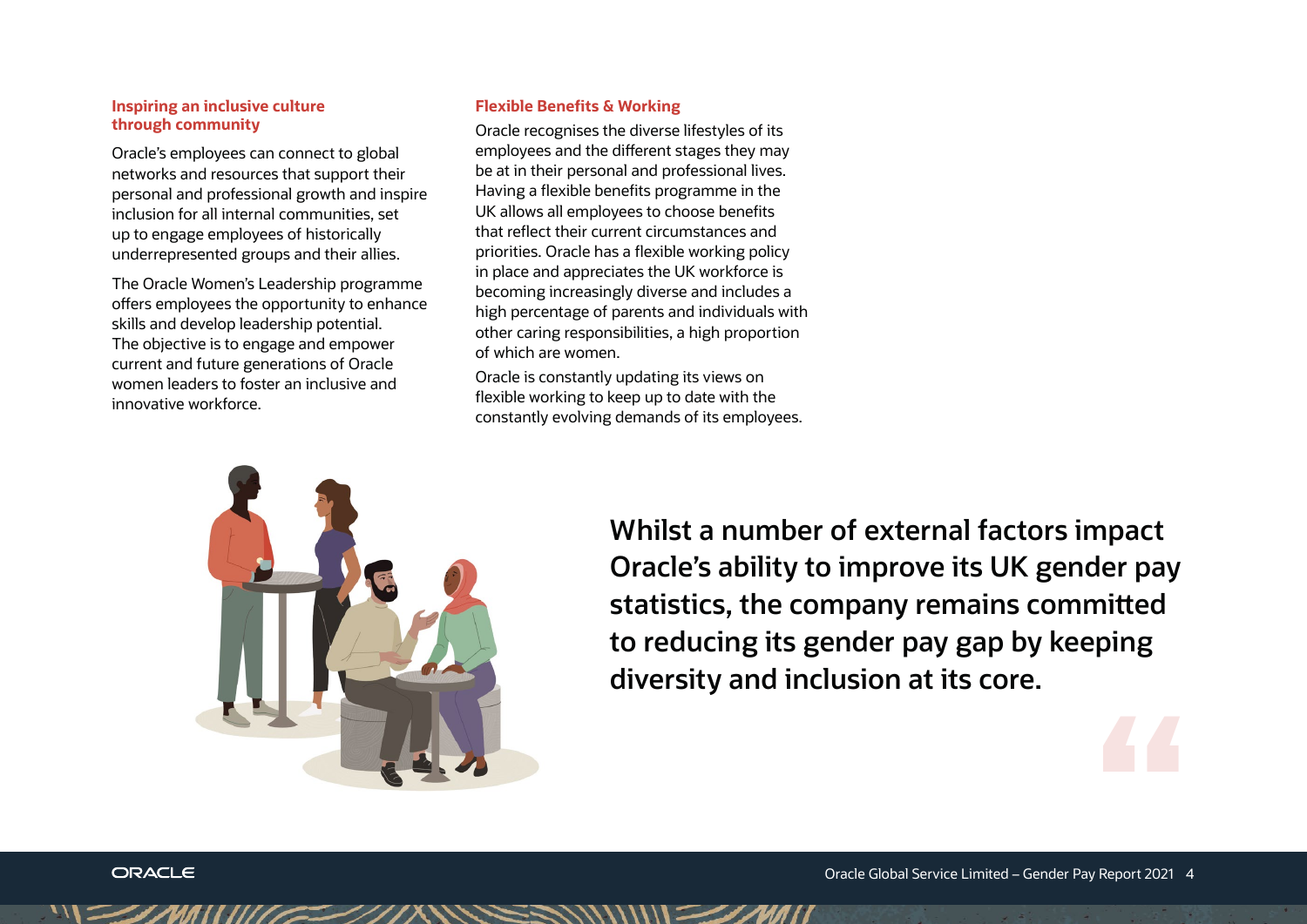

 $\mathcal{L}^{\mathcal{L}}$ 

a family to go the

 $\rightarrow$ 

 $\mathcal{A}=\mathcal{A}$ 

 $\sim$  1

 $\mathbb{R}^2$ 

 $\ddot{\phantom{a}}$ 

 $\mathcal{L}$